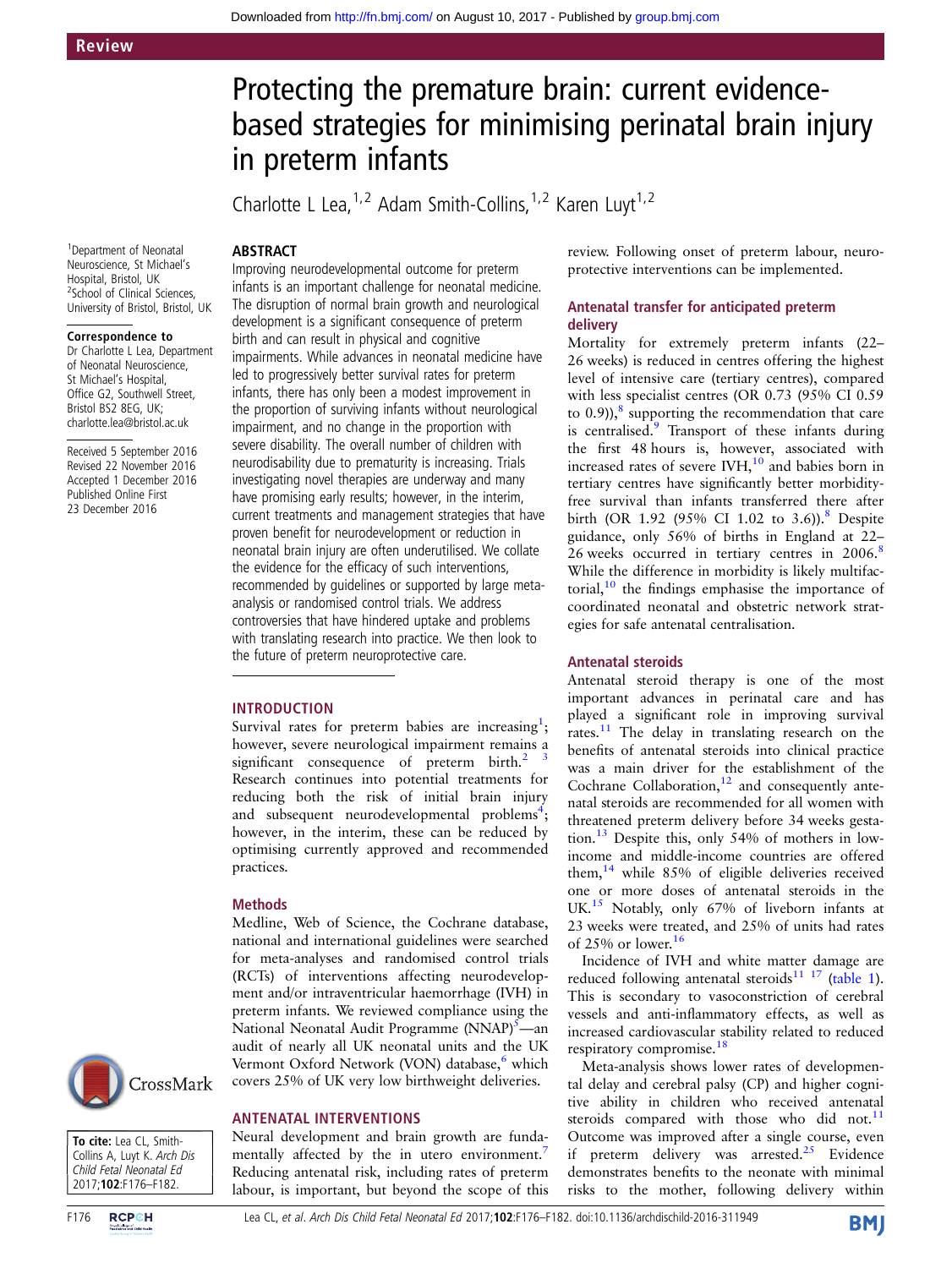<span id="page-1-0"></span>7 days of a single complete course of corticosteroids.[11](#page-4-0) This includes cases where tocolysis has been used to delay delivery for treatment, even in the presence of chorioamnionitis.<sup>[26](#page-4-0)</sup>

A RCT is currently comparing outcomes following betamethasone versus dexmethasone, $27$  since both are used with differing evidence as to which is safest and best.<sup>28–30</sup> Likewise, the evidence for repeating treatment if delivery has not occurred within 7 days is mixed. Meta-analysis revealed that infants exposed to multiple steroid courses have lower risk of early respiratory morbidity, but tend to have reduced birth weight and head circumference.<sup>[31](#page-4-0)</sup> Current guidance advises against multiple courses, although a single additional rescue course may be appropriate when the first was before 26 weeks gestation.<sup>[28](#page-4-0)</sup>

#### Magnesium sulfate

Magnesium sulfate (MgSO<sub>4</sub>), a drug widely used in obstetrics,  $32$ was recognised as a potential neuroprotectant when data revealed a reduced incidence of IVH in babies whose mothers had received it. $33$  Subsequently, a decrease in the incidence of  $CP$  was presented $34$  and animal models and clinical trials have since corroborated these findings.<sup>19</sup> MgSO<sub>4</sub> acts as a non-competitive inhibitor at N-methyl-D-aspartate channels, blocking excess glutamate release, reducing excitotoxicity and consequently oligodendroglial progenitor cell death,<sup>[35](#page-4-0)</sup> as well as modulating the effects of proinflammatory cytokines which are known to correlate with neurological outcome.<sup>36</sup> In addition, due to MgSO4's vasoactive properties, further benefit may result from stabilisation of blood pressure<sup>37</sup> and cerebral arterial perfusion.[38](#page-4-0)

The overall risk of CP, the risk of severe and moderate CP and the incidence of gross motor dysfunction<sup>[19](#page-4-0)</sup> (table 1) are reduced following antenatal MgSO4. Until now, no neurodevelopmental advantage has been seen in later childhood $3940$ ; however, individual studies are underpowered to show this. As with many interventions, the lack of proven benefit to composite outcome in older children should not negate the positive early effects.<sup>[41](#page-4-0)</sup>

 $MgSO<sub>4</sub>$  for neuroprotection prior delivery at <30 weeks is recommended internationally<sup>[42](#page-4-0)–44</sup> with consideration in deliver-ies <34 weeks also advocated in some regions.<sup>[13](#page-4-0)</sup> Uptake has, however, been suboptimal. Only 38% of eligible UK infants  $<$ 30 weeks registered on VON received antenatal MgSO<sub>4</sub> in the UK in 2014 and in 25% of units the rate was less than  $16.8\%$ .<sup>16</sup> From a very recent NNAP report, $45$  estimated uptake is similar (36%), although data reporting were incomplete. Concerns

about hypotonia and respiratory depression at birth, consequent to MgSO4's blockade of calcium into cells, are commonplace, but have not been demonstrated in large cohort studies or in the meta-analysis.<sup>46</sup> <sup>47</sup> Furthermore, since  $MgSO<sub>4</sub>$  has antiinflammatory effects, there have been concerns that it may increase sepsis. Although significant neuroprotective effects were not identified in the setting of chorioamnionitis,<sup>[48](#page-4-0)</sup> there is no evidence that infection risks are increased.<sup>[15](#page-4-0)</sup> The potential benefits of MgSO4 for preterm deliveries 30–34 weeks are being studied, to provide clearer evidence at these higher gestations.<sup>[49](#page-4-0)</sup>

The MagNET trial<sup>[50](#page-4-0)</sup> reported an increase in fetal death in mothers following MgSO4 versus the control group. This concerning difference was only significant when  $MgSO<sub>4</sub>$  was used at high doses and was not seen in meta-analysis.[19](#page-4-0) Cumulative high doses of MgSO<sub>4</sub> ( $>50$  g) are associated with IVH and increased mortality<sup>[51 52](#page-4-0)</sup> making clear guidance on dosing crucial. Developing this is impeded by the variability in evidence.[19 35 53](#page-4-0) Differing dosing schedules, trial inclusion criteria and mixed intent (obstetric vs fetal neuroprotective) complicate interpretation[.53](#page-4-0) A blinded RCT is underway with a view to obtaining more conclusive evidence<sup>[54](#page-4-0)</sup> since previous investigation found a lack of data comparing different regimens. $53$ Currently, 4 g loading dose over 20–30 min followed by an infusion of 1 g/hour until birth or for a maximum of 24 hours is endorsed in the UK.<sup>[13 55](#page-4-0)</sup>

#### Management of preterm prelabour rupture of membranes to reduce chorioamnionitis and early-onset infection

Chorioamnionitis and infections within the first 72 hours of life (early-onset sepsis (EOS)) contribute to adverse neurodevelopmental outcome<sup>56 57</sup> ([table 2](#page-2-0)). Cerebral hypoperfusion, capillary thrombosis and increased permeability of the blood–brain barrier—allowing direct passage of microbial products and proinflammatory cytokines into the cerebral tissue have been suggested to cause fetal brain injury.<sup>[58](#page-5-0)</sup> Several key biomarkers have been identified as targets for future treatments to promote normal neurological development in the presence of antenatal infection $^{57}$ ; however, prevention of chorioamnionitis following preterm prelabour rupture of membranes (PPROM) is currently the mainstay of recommendations. Prophylactic antibiotics and consideration of immediate delivery after 34 weeks are advocated in the  $UK^{59}$  $UK^{59}$  $UK^{59}$ ; however, both are controversial.

Antibiotics following PPROM (without chorioamnionitis) lead to prolongation of pregnancy, reduction in neonatal

| <b>Intervention</b>         | <b>Outcome affected</b>                                        | <b>Risk adjustment</b>                                                 |
|-----------------------------|----------------------------------------------------------------|------------------------------------------------------------------------|
| Antenatal steroids          | IVH (all grades)                                               | RR 0.54 (0.43-0.69) <sup>11</sup>                                      |
|                             | Developmental delay (3 years)                                  | RR 0.49 (0.24-1.00) <sup>11</sup>                                      |
|                             | CP (all severities 2-6 years)                                  | RR 0.60 (0.34-1.03) <sup>11</sup>                                      |
| Magnesium sulfate in labour | CP (all severities 12-24 months)                               | RR 0.68 (0.54-0.87) <sup>19</sup>                                      |
|                             | CP (severe and moderate 12-24 months)                          | RR 0.64 (0.44-0.92) <sup>19</sup>                                      |
|                             | Gross motor dysfunction (18-24 months)                         | RR 0.61 (0.44-0.85) <sup>19</sup>                                      |
| Deferred cord clamping      | IVH (all grades)<br>Gross motor dysfunction (18-22 months)     | RR 0.59 (0.41-0.85) <sup>20</sup><br>OR 0.32 (0.10-0.90) <sup>21</sup> |
| Caffeine                    | CP (all severities 12-22 months)                               | AOR 0.58 (0.390.87) <sup>22</sup>                                      |
|                             | Cognitive delay (18-22 months)                                 | AOR 0.81 (0.66-0.99) <sup>22</sup>                                     |
| Prophylactic indomethacin   | IVH (Grades 3 and 4)                                           | RR 0.66 (0.53-0.82) <sup>23</sup>                                      |
|                             | Ventriculomegaly, PVL or other white matter echo-abnormalities | RR 0.80 (0.65-0.97) <sup>23</sup>                                      |
| Volume ventilation          | PVL and IVH (Grades 3 and 4)                                   | RR 0.48 (0.28-0.84) <sup>24</sup>                                      |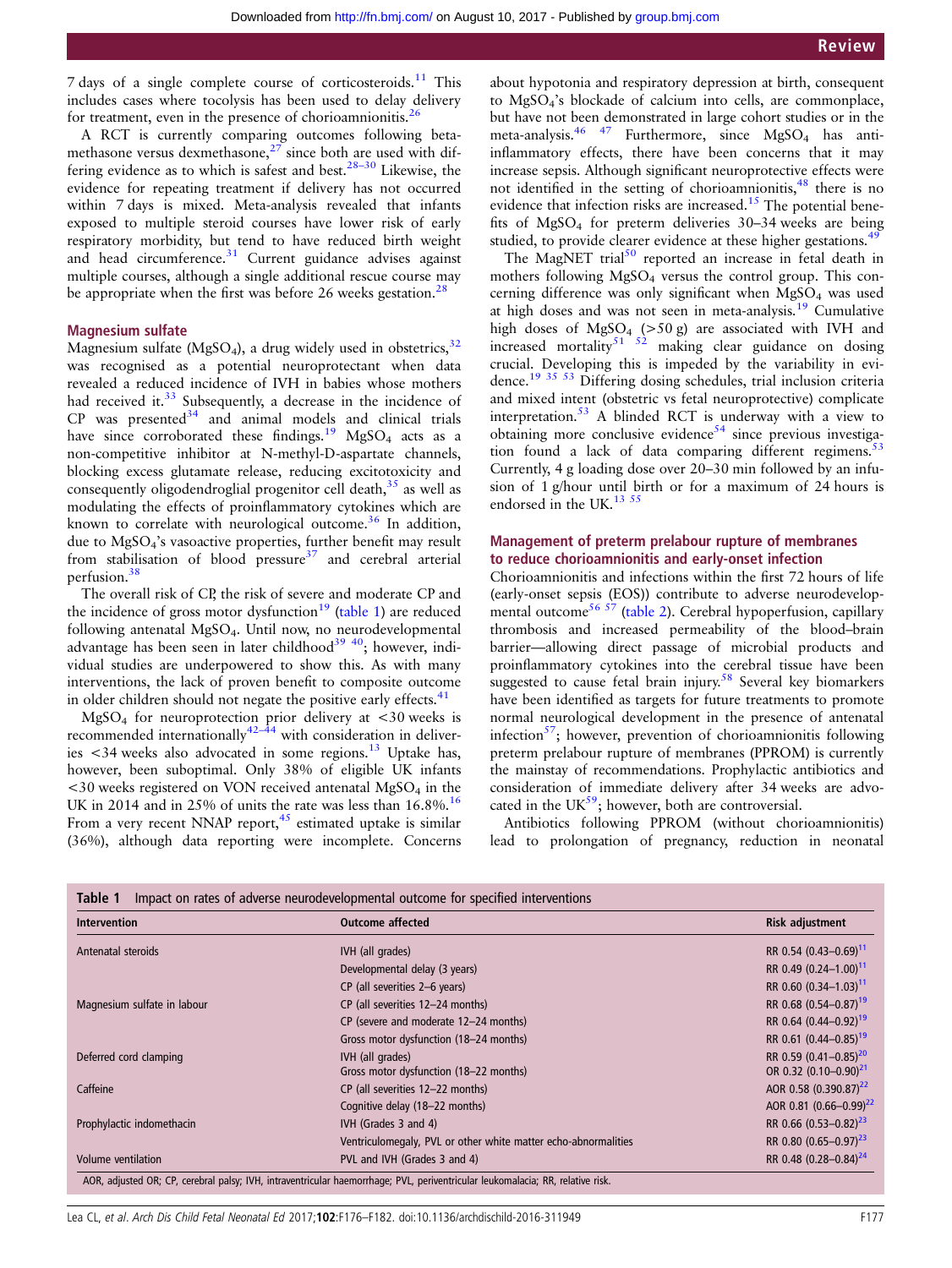<span id="page-2-0"></span>

| Impact of acute morbidities on adverse<br>Table 2<br>neurodevelopmental outcome                                           |                                                             |                                           |
|---------------------------------------------------------------------------------------------------------------------------|-------------------------------------------------------------|-------------------------------------------|
| Acute<br>morbidity                                                                                                        | Neurodevelopmental outcome                                  | Risk adjustment                           |
|                                                                                                                           |                                                             | $EOS$ - OR 1.7<br>$(0.84 - 3.45)^{56}$    |
| Infection                                                                                                                 | CP (all types-5 years)                                      | LOS-OR 1.71<br>$(1.14 - 2.56)^{56}$       |
|                                                                                                                           |                                                             | $EOS+LOS$ OR 2.33<br>$(1.02 - 5.33)^{56}$ |
| <b>NEC</b>                                                                                                                | Neurological impairment<br>$(18-22$ months)                 | AOR-1.7 $(1.2, 2.4)^{60}$                 |
|                                                                                                                           | Diparetic CP (after surgical NEC<br>+bacteraemia-24 months) | OR-8.4 $(1.9-39)^{61}$                    |
| AOR, adjusted OR; CP, cerebral palsy; EOS, early-onset sepsis; LOS, late-onset sepsis;<br>NEC, necrotising enterocolitis. |                                                             |                                           |

infection (relative risk (RR) 0.67, 95% CI 0.52 to  $0.85$ )<sup>[62](#page-5-0)</sup> and fewer abnormal cranial ultrasound scans (RR 0.81, 95% CI 0.68 to 0.98). $62$  At school age, however, there was no difference in functional, behavioural or attainment outcomes<sup>[63](#page-5-0)</sup> but increased levels of functional impairment were seen in children of mothers who had received erythromycin following spontaneous onset of preterm labour with intact membranes<sup>64</sup> making correct diagnosis essential.

Timing of delivery following PPROM, without evidence of infection or fetal compromise, is also complex. Delayed delivery increases the risk of chorioamnionitis<sup>65</sup>; however, this needs to be balanced against the risks of preterm birth. Meta-analysis concluded that there was insufficient evidence to advocate either, in part since protocols were not comparable with current best practice.<sup>[66](#page-5-0)</sup> Recent RCTs<sup>[67 68](#page-5-0)</sup> have reported no difference in the incidence of neonatal sepsis,  $67/68$  $67/68$  morbidity or mortality,  $67$ but increases in preterm complications were seen making recom-mendation for immediate delivery contentious.<sup>[67](#page-5-0)</sup>

#### POSTNATAL INTERVENTIONS

Following delivery, physiological instability and systemic inflammation predispose the preterm brain to IVH and white matter damage.<sup>[69](#page-5-0)</sup> Careful consideration and minimisation of these can protect the premature brain.

#### Deferred cord clamping

Deferred cord clamping (DCC) in preterm infants leads to reduction in mortality and multisystem morbidity, including all grades of IVH.<sup>[20](#page-4-0) [70 71](#page-5-0)</sup> Recent studies<sup>[21](#page-4-0)</sup> have shown improved motor function at 18–22 months ([table 1\)](#page-1-0), whereas previously, no difference in developmental outcome had been recognised.<sup>20</sup> Several mechanisms for the positive effects are hypothesised,<sup>72</sup> including increased blood volume and oxygenation, prevention of iron deficiency anaemia and the transfer of stem and progenitor cells with extensive proliferative capacity, which may contribute to repairing tissues and promoting immunocompetence. $21$  Although DCC is recommended when the infant is born in good condition without the need for resuscitation,  $1373$ immediate clamping often predominates.<sup>[42](#page-4-0)</sup>

Hesitancy arises from the lack of consensus on optimal timing for DCC and theorised risks such as potential volume overload, polycythaemia, jaundice and interruption of collection of blood for cord blood banking.<sup>[20 42](#page-4-0) [74](#page-5-0)</sup> Concerns about delayed resuscitation, thermal care and technical difficulties are being addressed through the development and trialling of new

equipment to allow transition to be assisted closer to the mother with the cord intact.<sup>[75 76](#page-5-0)</sup> Studies have shown DCC to be feasible, safe and to have significant benefit to preterm infants, with no detriment from the risks above.<sup>20 [77](#page-5-0)</sup>

## Caffeine for apnoea of prematurity

Recurrent apnoeas are common in preterm infants and are potentially harmful[.78](#page-5-0) In RCT, treatment with caffeine in the first 10 days decreased the incidence of CP and cognitive impairment at  $18-21$  months in low birthweight at-risk infants.<sup>22</sup> This effect was only partially explained by the reduction in bronchopulmonary dysplasia, a comorbidity that is independently asso-ciated with adverse neurodevelopmental outcome.<sup>[22](#page-4-0) [79](#page-5-0)</sup> Caffeine has been shown to be safer than other methylxanthines and is recommended as a treatment for preterm infants.<sup>7</sup>

Opinion varies as to when to start caffeine. It is hypothesised that starting caffeine early, prior to the period of greatest vulnerability to white matter injury, may be beneficial<sup>80</sup>; however, the only significant benefit seen from this has been the incidence of a persistent ductus arteriosus (PDA).[81](#page-5-0) Subsequent studies have shown a reduction in death, bronchopulmonary dysplasia and PDA for infants given caffeine in the first 3 days of life com-pared with those who received it later<sup>[82 83](#page-5-0)</sup> and a RCT is currently recruiting to investigate prophylactic versus therapeutic caffeine further.<sup>8</sup>

Notably, the neuroprotective effect of caffeine was not significant at 5 years due to reduced statistical power. $85$  Increased incidence of cerebellar haemorrhage on MRI has been reported following high-dose caffeine $80$ ; however, there is extensive evidence that caffeine is safe at standard doses and has lasting multisystem benefits for preterm infants.<sup>78</sup>

#### Indomethacin prophylaxis for PDA

Closure of the ductus arteriosus is delayed in up to 80% of infants born at  $\langle 25 \text{ weeks}^{86}$  $\langle 25 \text{ weeks}^{86}$  $\langle 25 \text{ weeks}^{86}$  and as many as  $70\% \langle 28 \text{ weeks}^{86} \rangle$ PDA can be associated with IVH and abnormalities of cerebral perfusion as well as cardiac and pulmonary complications.<sup>[86](#page-5-0)</sup> Optimal management is a topic of great debate—while overall prevalence is high, one-third resolve without intervention and not all of those that persist become clinically significant.<sup>87</sup> 88 Trials investigating early versus late treatment of infants with known PDA (targeted treatment) have not shown any difference in mortality or cranial ultrasound abnormalities, leading authors to hypothesise that detriment occurs before the PDA becomes clinically significant.<sup>[89](#page-5-0)</sup> Additionally, targeting treatment depends on access to echocardiographic expertise, which is not universal. Both the timing of intervention and the need to treat at all are contested.<sup>88</sup>

Indomethacin prophylaxis significantly reduces the incidence of severe IVH and leads to a borderline significant reduction in ventriculomegaly, periventricular leukomalacia (PVL) or other white matter echo-abnormalities<sup>[23](#page-4-0)</sup> [\(table 1](#page-1-0)). There was no difference in mortality, necrotising enterocolitis (NEC) or other complications.<sup>[23](#page-4-0)</sup> Fewer infants required surgical ligation follow-ing prophylaxis,<sup>[23](#page-4-0)</sup> hence were not exposed to the risks of cardiac surgery, which include detriment to neurodevelop-ment.<sup>[90](#page-5-0)</sup> In addition to closing, and therefore reducing the haemodynamic consequences of, the PDA, it is postulated that indomethacin may have a direct effect on the brain. It reduces prostaglandin synthesis and the cerebral vascular hyperaemic response as well as promoting the maturation of the basement membrane and basal lamina making the brain less vulnerable to hypoxic, hypercapnic and hypertensive insults.<sup>[91](#page-5-0)</sup> Prophylaxis based on risk criteria has shown the effect of prophylactic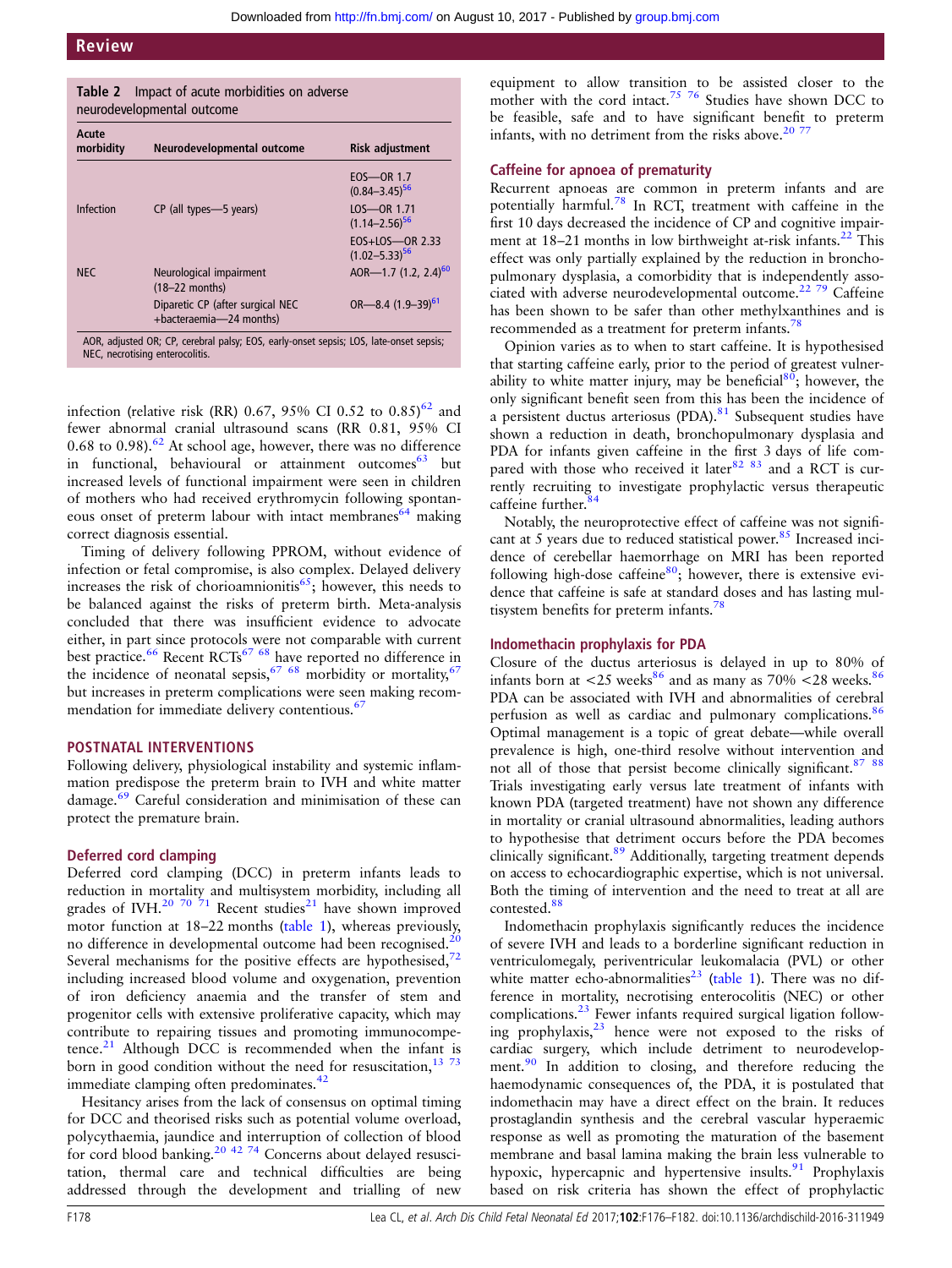indomethacin is more significant in infants at higher risk of IVH.<sup>92 93</sup>

Practice is varied, with limited uptake despite convincing neo-natal results.<sup>[94](#page-5-0)</sup> Indomethacin can be difficult to source, with supply limiting both clinical use and research and<sup>[89](#page-5-0)</sup> no difference in developmental outcome at 18–36 months was seen in meta-analysis. $23$  There are concerns this may be due to detriment caused to infants without a PDA or those in whom it would close spontaneously.<sup>89</sup><sup>95</sup>

There is, however, no evidence of harm, and a significant reduction in cognitive disability at  $4-5$  years<sup>96</sup> and better language development in boys at 8 years<sup>97</sup> have since been reported following prophylactic indomethacin. The harms of potentially unnecessary intervention in some need to be balanced against the benefit for others, yet the current cumulative evidence is that prophylactic indomethacin is safe and pertains to shortterm neonatal advantages which are linked with improved neurodevelopmental outcome.<sup>2</sup>

#### Volume-targeted ventilation to prevent hypocarbia

Although antenatal steroids and surfactant have significantly reduced rates of mechanical ventilation, 69% of VON-registered UK infants  $\leq 1500$  g were ventilated in 2014.<sup>16</sup> This can lead to hypocarbia, causing changes in cerebral blood flow and perfu-sion pressure, predisposing to PVL.<sup>[24](#page-4-0)</sup> Meta-analysis revealed a statistically significant reduction in hypocarbia in patients receiving volume-targeted ventilation compared with pressure-limited ventilation.[24](#page-4-0) This translated into a reduction in the combined outcome of PVL or grade  $3-4$  IVH<sup>[24](#page-4-0)</sup> ([table 1\)](#page-1-0). Although current data are underpowered to determine impact on longterm neurodevelopment, these short-term benefits in reducing detectable brain injury, the mechanistic validity and the lack of demonstrable harm provide a strong basis for using volumetargeted ventilation modes, when mechanical ventilation is required. $^{24}$ 

Risk is theoretically reduced further through end tidal or transcutaneous capnography, through earlier detection and therefore earlier correction of hypocarbia; however, there is cur-rently insufficient evidence to recommend or refute this.<sup>[98 99](#page-5-0)</sup>

#### PREVENTING CAUSATIVE MORBIDITIES

Late-onset sepsis (LOS), NEC and poor nutritional status are associated with adverse neurodevelopmental outcomes for preterm infants ([table 2](#page-2-0)).<sup>[56](#page-4-0) [100 101](#page-5-0)</sup> A detailed exploration of the relative importance of different strategies to reduce their incidence is complex and beyond the scope of this review, since there are no consensus recommendations and trials are ongoing; however, some key interventions are briefly highlighted.

#### Late-onset sepsis

Approximately 21–36% of very low birthweight preterm infants have LOS.<sup>[56](#page-4-0)</sup> <sup>100</sup> <sup>102</sup> Neurodevelopmental impairment is increased following clinical infection as well as culture-positive sepsis and meningitis when compared with infants without suspected sepsis $103$  and the risk is increased further in infants who have experienced both EOS and LOS as a 'double hit'.<sup>[56](#page-4-0)</sup>

Standardised care 'bundles' for central lines—setting and enforcing standards for insertion, maintenance and timely removal decrease infections by up to  $67\%$ .<sup>[104](#page-5-0)</sup> Implementation of such a bundle resulted in improved cognitive outcome at 2 years in one report.<sup>[105](#page-5-0)</sup> Antimicrobial stewardship, limited postnatal steroid use, early enteral feeding with breast milk and meticulous hand hygiene are important and cost-effective strategies for reducing the burden of LOS[.104](#page-5-0) Preliminary data also

suggest bovine lactoferrin supplementation alone and in combination with probiotics may reduce LOS with a large study now recruiting.<sup>106</sup> Immune replacement therapy is being investigated,<sup>104 107</sup> and prophylactic fluconazole in at-risk populations has been shown to reduce invasive candidiasis.<sup>[104](#page-5-0)</sup>

### Necrotising enterocolitis

NEC is associated with structural brain injury $61$   $108$  and poor neurodevelopmental outcome [\(table 2](#page-2-0)).<sup>60 61</sup> 108 NEC requiring surgery is associated with worse outcomes than NEC treated with antibiotics and withholding feeds, $109$  and the duration of NEC is proportional to neurodisability.<sup>[61](#page-5-0)</sup> It may be that the systemic inflammatory response associated with NEC results directly in brain injury<sup>61</sup>; however, the causality is unproven and NEC could be a surrogate marker of other predisposing factors such as abdominal surgery, sepsis, organ immaturity or suscepti-bility to infection.<sup>[61](#page-5-0)</sup> Detailed discussion of strategies to reduce NEC rates, which may provide neuroprotective benefit, $110$  is beyond the scope of this review, but the use of probiotics, $111$ lactoferrin,<sup>[112](#page-5-0)</sup> promotion of breast milk,<sup>[113 114](#page-5-0)</sup> avoidance of bovine origin products $114$  and preventing infection are all likely to be beneficial. $115$ 

#### EMERGING STRATEGIES

Melatonin, $116$  erythropoietin $117$  and stem cell therapies<sup>[118](#page-6-0)</sup> have all shown neuroprotective potential in early studies and research is ongoing into these and other interventions. First-week protein and energy intakes are associated with 18-month developmental outcomes,[119](#page-6-0) and meta-analysis has shown that increasing early enteral nutrition may reduce neurodevelopmental impairment.<sup>120</sup> Preterm infants fed with predominantly breast milk had higher deep nuclear grey matter volume at term corrected age,<sup>[121](#page-6-0)</sup> improved developmental scores at 18 months<sup>122</sup> as well as higher IQ and academic achievement at 7 years, $121$  although this has not been seen in all studies. $123$ Research is ongoing into optimal nutritional regimens; however, it is hypothesised the benefits of early nutrition and breast milk, including fortification, outweigh the risks. $124$ 

Interventions to ameliorate neurological sequelae following an initial brain injury are also being researched. An RCT comparing drainage, irrigation and fibrinolytic therapy with conventional management after severe IVH with posthaemorrhagic ventricular dilatation reported a reduction in the incidence of death, severe cognitive disability and physical disability at 2 years in the inter-vention group.<sup>[125](#page-6-0)</sup> School-age follow-up results will be published shortly. Developmental intervention in infants at risk of disability may also improve outcomes; however, due to the heterogeneity of trials, more research is required for determining what type of intervention is most beneficial. $126$ 

#### SUMMARY AND CONCLUSIONS

We present a review of interventions that are known to reduce the incidence of preterm brain injury and/or improve neurodevelopmental outcome. Although recommended, translation of this—like much other— research into practice is far from complete. While research is ongoing into new therapies and the relative importance and interplay of current strategies, broader awareness of available measures and their effective application may lead to improvement in neurodevelopmental outcome for the current cohort of premature infants.

Contributors KL suggested the topic for the review. CLL, AS-C and KL planned the structure of the article. CLL conducted the literature review and wrote the review article. AS-C and KL provided comments, supervision and support throughout.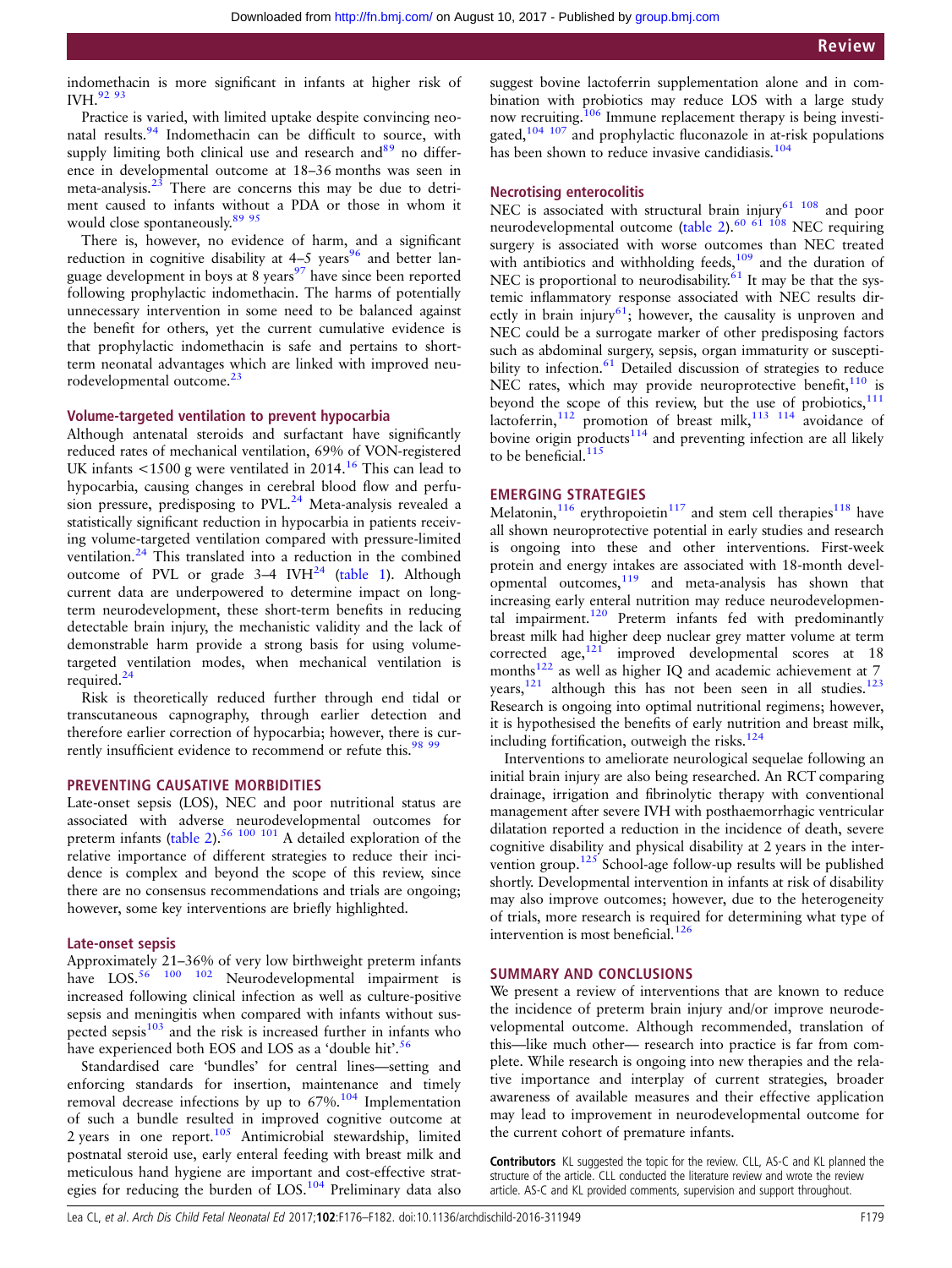# <span id="page-4-0"></span>Review

Competing interests None declared.

Provenance and peer review Not commissioned: externally peer reviewed.

#### **REFERENCES**

- 1 Costeloe KL, Hennessy EM, Haider S, et al. Short term outcomes after extreme preterm birth in England: comparison of two birth cohorts in 1995 and 2006 (the EPICure studies). [BMJ](http://dx.doi.org/10.1136/bmj.e7976) 2012;345:e7976.
- 2 Moore T, Hennessy EM, Myles J, et al. Neurological and developmental outcome in extremely preterm children born in England in 1995 and 2006: the EPICure studies. [BMJ](http://dx.doi.org/10.1136/bmj.e7961) 2012;345:e7961.
- 3 van Haastert IC, Groenendaal F, Uiterwaal CS, et al. Decreasing incidence and severity of cerebral palsy in prematurely born children. [J Pediatr](http://dx.doi.org/10.1016/j.jpeds.2010.12.053) 2011;159:86-91.e1.
- 4 Degos V, Loron G, Mantz J, et al. Neuroprotective strategies for the neonatal brain. [Anesth Analg](http://dx.doi.org/10.1213/ane.0b013e3181733f6f) 2008;106:1670–80.
- 5 [http://www.rcpch.ac.uk/improving-child-health/quality-improvement-and-clinical](http://www.rcpch.ac.uk/improving-child-health/quality-improvement-and-clinical-audit/national-neonatal-audit-programme-nn-3)[audit/national-neonatal-audit-programme-nn-3.](http://www.rcpch.ac.uk/improving-child-health/quality-improvement-and-clinical-audit/national-neonatal-audit-programme-nn-3) 2016.
- 6 [https://public.vtoxford.org.](https://public.vtoxford.org) 2016.
- 7 Rees S, Inder T. Fetal and neonatal origins of altered brain development. *[Early](http://dx.doi.org/10.1016/j.earlhumdev.2005.07.004)* [Hum Dev](http://dx.doi.org/10.1016/j.earlhumdev.2005.07.004) 2005;81:753–61.
- 8 Marlow N, Bennett C, Draper ES, et al. Perinatal outcomes for extremely preterm babies in relation to place of birth in England: the EPICure 2 study. [Arch Dis Child](http://dx.doi.org/10.1136/archdischild-2013-305555) [Fetal Neonatal Ed](http://dx.doi.org/10.1136/archdischild-2013-305555) 2014;99:F181–8.
- 9 Department of Health. Report of Department of Health Expert Working Group on neonatal intensive care services. London: Department of Health, 2003.
- 10 Mohamed MA, Aly H. Transport of premature infants is associated with increased risk for intraventricular haemorrhage. [Arch Dis Child Fetal Neonatal Ed](http://dx.doi.org/10.1136/adc.2010.183236) 2010;95: F403–7.
- 11 Roberts D, Dalziel S. Antenatal corticosteroids for accelerating fetal lung maturation for women at risk of preterm birth. [Cochrane Database Syst Rev](http://dx.doi.org/10.1002/14651858.CD004454.pub2) 2006; (3):CD004454.
- 12 Dickersin K, Manheimer E. The Cochrane Collaboration: evaluation of health care and services using systematic reviews of the results of randomized controlled trials. [Clin Obstet Gynecol](http://dx.doi.org/10.1097/00003081-199806000-00012) 1998;41:315–31.
- 13 Preterm labour and birth. NICE guidelines (NG25), 2015.
- 14 Vogel JP, Souza JP, Gülmezoglu AM, et al. Use of antenatal corticosteroids and tocolytic drugs in preterm births in 29 countries: an analysis of the WHO Multicountry Survey on Maternal and Newborn Health. [Lancet](http://dx.doi.org/10.1016/S0140-6736(14)60580-8) 2014;384:1869–77.
- 15 Royal College of Paediatrics and Child Health. National Neonatal Audit Programme 2015 Annual Report on 2014 data, 2015.
- 16 Vermont Oxford Network. Database of very low birth weight infants born in 2014. Burlington, VT: Vermont Oxford Network.
- 17 O'Shea TM, Doyle LW. Perinatal glucocorticoid therapy and neurodevelopmental outcome: an epidemiologic perspective. [Semin Neonatol](http://dx.doi.org/10.1053/siny.2001.0065) 2001;6:293–307.
- 18 Schwab M, Roedel M, Anwar MA, et al. Effects of betamethasone administration to the fetal sheep in late gestation on fetal cerebral blood flow. *[J Physiol](http://dx.doi.org/10.1111/j.1469-7793.2000.00619.x)* 2000;528:619–32.
- Doyle LW, Crowther CA, Middleton P, et al. Magnesium sulphate for women at risk of preterm birth for neuroprotection of the fetus. [Cochrane Database Syst Rev](http://dx.doi.org/10.1002/14651858.CD004661.pub3) 2009;(1):CD004661.
- 20 Rabe H, Diaz-Rossello JL, Duley L, et al. Effect of timing of umbilical cord clamping and other strategies to influence placental transfusion at preterm birth on maternal and infant outcomes. [Cochrane Database Syst Rev](http://dx.doi.org/10.1002/14651858.CD003248.pub3) 2012;(8): CD003248.
- 21 Mercer JS, Erickson-Owens DA, Vohr BR, et al. Effects of placental transfusion on neonatal and 18 month outcomes in preterm infants: a randomized controlled trial. [J Pediatr](http://dx.doi.org/10.1016/j.jpeds.2015.09.068) 2016;168:50-5.e1.
- 22 Schmidt B, Roberts RS, Davis P, et al. Long-term effects of caffeine therapy for apnea of prematurity. [N Engl J Med](http://dx.doi.org/10.1056/NEJMoa073679) 2007;357:1893-902.
- 23 Fowlie PW, Davis PG, McGuire W. Prophylactic intravenous indomethacin for preventing mortality and morbidity in preterm infants. [Cochrane Database Syst Rev](http://dx.doi.org/10.1002/14651858.CD000174.pub2) 2010;(7):CD000174.
- 24 Wheeler KI, Klingenberg C, Morley CJ, et al. Volume-targeted versus pressure-limited ventilation for preterm infants: a systematic review and meta-analysis. [Neonatology](http://dx.doi.org/10.1159/000326080) 2011;100:219-27.
- 25 Sotiriadis A, Tsiami A, Papatheodorou S, et al. Neurodevelopmental outcome after a single course of antenatal steroids in children born preterm: a systematic review and meta-analysis. [Obstet Gynecol](http://dx.doi.org/10.1097/AOG.0000000000000748) 2015;125:1385-96.
- 26 Been JV, Degraeuwe PL, Kramer BW, et al. Antenatal steroids and neonatal outcome after chorioamnionitis: a meta-analysis. [BJOG](http://dx.doi.org/10.1111/j.1471-0528.2010.02751.x) 2011;118:113-22.
- 27 Crowther CA, Harding JE, Middleton PF, et al. Australasian randomised trial to evaluate the role of maternal intramuscular dexamethasone versus betamethasone prior to preterm birth to increase survival free of childhood neurosensory disability (A\*STEROID): study protocol. [BMC Pregnancy Childbirth](http://dx.doi.org/10.1186/1471-2393-13-104) 2013;13:104.
- Roberts D. Antenatal Corticosteroids to reduce Neonatal Morbidity and Mortality. Green—top Guideline No. 7. Royal College of Obstetricians and Gynaecologists, 2010.
- 29 Baud O, Foix-L'Helias L, Kaminski M, et al. Antenatal glucocorticoid treatment and cystic periventricular leukomalacia in very premature infants. [N Engl J Med](http://dx.doi.org/10.1056/NEJM199910143411604) 1999;341:1190–6.
- 30 Brownfoot FC, Crowther CA, Middleton P. Different corticosteroids and regimens for accelerating fetal lung maturation for women at risk of preterm birth. [Cochrane](http://dx.doi.org/10.1002/14651858.CD006764.pub2) [Database Syst Rev](http://dx.doi.org/10.1002/14651858.CD006764.pub2) 2008;(4):CD006764.
- 31 Crowther CA, McKinlay CJD, Middleton P, et al. Repeat doses of prenatal corticosteroids for women at risk of preterm birth for improving neonatal health outcomes. [Cochrane Database Syst Rev](http://dx.doi.org/10.1002/14651858.CD003935.pub4) 2015;(7):CD003935.
- 32 Bennett P, Edwards D. Use of magnesium sulphate in obstetrics. [Lancet](http://dx.doi.org/10.1016/S0140-6736(05)63935-9) 1997;350:1491–1.
- 33 Kuban KCK, Leviton A, Pagano M, et al. Maternal toxemia is associated with reduced incidence of germinal matrix hemorrhage in premature babies. [J Child](http://dx.doi.org/10.1177/088307389200700113) [Neurol](http://dx.doi.org/10.1177/088307389200700113) 1992;7:70–6.
- 34 Nelson KB, Grether JK. Can magnesium sulfate reduce the risk of cerebral palsy in very low birthweight infants? Pediatrics 1995;95:263–9.
- 35 Chang E. Preterm birth and the role of neuroprotection. [BMJ](http://dx.doi.org/10.1136/bmj.g6661) 2015;350:g6661.
- 36 Suzuki-Kakisaka H, Sugimoto J, Tetarbe M, et al. Magnesium sulfate increases intracellular magnesium reducing inflammatory cytokine release in neonates. [Am](http://dx.doi.org/10.1111/aji.12118) [J Reprod Immunol](http://dx.doi.org/10.1111/aji.12118) 2013;70:213–20.
- 37 Rantonen TH, Grönlund JU, Jalonen JO, et al. Comparison of the effects of antenatal magnesium sulphate and ritodrine exposure on circulatory adaptation in preterm infants. [Clin Physiol Funct Imaging](http://dx.doi.org/10.1046/j.1475-097X.2002.00387.x) 2002;22:13-17.
- 38 Macdonald RL, Curry DJ, Aihara Y, et al. Magnesium and experimental vasospasm. [J Neurosurg](http://dx.doi.org/10.3171/jns.2004.100.1.0106) 2004;100:106-10.
- 39 Doyle LW, Anderson PJ, Haslam R, et al. School-age outcomes of very preterm infants after antenatal treatment with magnesium sulfate vs placebo. [JAMA](http://dx.doi.org/10.1001/jama.2014.11189) 2014;312:1105–13.
- 40 Chollat C, Enser M, Houivet E, et al. School-age outcomes following a randomized controlled trial of magnesium sulfate for neuroprotection of preterm infants. [J Pediatr](http://dx.doi.org/10.1016/j.jpeds.2014.04.007) 2014;165:398–400.e3.
- 41 Marlow N. Is survival and neurodevelopmental impairment at 2 years of age the gold standard outcome for neonatal studies? [Arch Dis Child Fetal Neonatal Ed](http://dx.doi.org/10.1136/archdischild-2014-306191) 2015;100:F82–4.
- American College of Obstetricians and Gynecologists Committee on Obstetric, Practice, Society for Maternal-Fetal Medicine. Committee Opinion No. 455: magnesium sulfate before anticipated preterm birth for neuroprotection. [Obstet](http://dx.doi.org/10.1097/AOG.0b013e3181d4ffa5) [Gynecol](http://dx.doi.org/10.1097/AOG.0b013e3181d4ffa5) 2010;115:669–71.
- 43 The Antenatal Magnesium Sulphate for Neuroprotection Guideline Development Panel. Antenatal magnesium sulphate prior to preterm birth for neuroprotection of the fetus, infant and child: National clinical practice guidelines. Adelaide: The University of Adelaide, 2010. (www.adelaide.edu.au/arch)
- 44 Royal College of Obstetricians and Gynaecologists. Magnesium sulphate to prevent cerebral palsy following preterm birth: Scientific impact paper no. 29, 2011.
- The Royal College of Paediatrics and Child Health. NNAP 2016 Dataset Audit Measures, 2016. [http://www.rcpch.ac.uk/system/](http://www.rcpch.ac.uk/system/files/protected/page/2016 audit measures.v.1.pdf)files/protected/page/2016 audit [measures.v.1.pdf](http://www.rcpch.ac.uk/system/files/protected/page/2016 audit measures.v.1.pdf)
- 46 Weisz DE, Shivananda S, Asztalos E, et al. Intrapartum magnesium sulfate and need for intensive delivery room resuscitation. [Arch Dis Child Fetal Neonatal Ed](http://dx.doi.org/10.1136/archdischild-2013-305884) 2015;100:F59–65.
- 47 De Jesus LC, Sood BG, Shankaran S, et al. Antenatal magnesium sulfate exposure and acute cardiorespiratory events in preterm infants. [Am J Obstet Gynecol](http://dx.doi.org/10.1016/j.ajog.2014.07.023) 2015;212:94.e1–7.
- 48 Kamyar M, Manuck TA, Stoddard GJ, et al. Magnesium sulfate, chorioamnionitis, and neurodevelopment after preterm birth. **[BJOG](http://dx.doi.org/10.1111/1471-0528.13460)** 2016;123:1161-6.
- 49 Crowther CA, Middleton PF, Wilkinson D, et al., MAGENTA Study Group. Magnesium sulphate at 30 to 34 weeks' gestational age: neuroprotection trial (MAGENTA)—study protocol. [BMC Pregnancy Childbirth](http://dx.doi.org/10.1186/1471-2393-13-91) 2013;13:91.
- 50 Mittendorf R, Covert R, Boman J, et al. Is tocolytic magnesium sulphate associated with increased total paediatric mortality? [Lancet](http://dx.doi.org/10.1016/S0140-6736(97)24047-x) 1997;350:1517-18.
- 51 Mittendorf R, Dammann O, Lee KS. Brain lesions in newborns exposed to high-dose magnesium sulfate during preterm labor. [J Perinatol](http://dx.doi.org/10.1038/sj.jp.7211419) 2006;26:57-63.
- 52 Ohhashi M, Yoshitomi T, Sumiyoshi K, et al. Magnesium sulphate and perinatal mortality and morbidity in very-low-birthweight infants born between 24 and 32 weeks of gestation in Japan. [Eur J Obstet Gynecol Reprod Biol](http://dx.doi.org/10.1016/j.ejogrb.2016.03.048) 2016;201:140-5.
- 53 Bain E, Middleton P, Crowther CA. Different magnesium sulphate regimens for neuroprotection of the fetus for women at risk of preterm birth. [Cochrane](http://dx.doi.org/10.1002/14651858.CD009302.pub2) [Database Syst Rev](http://dx.doi.org/10.1002/14651858.CD009302.pub2) 2012;(2):CD009302.
- 54 Huusom LD, Brok J, Hegaard HK, et al. Does antenatal magnesium sulfate prevent cerebral palsy in preterm infants? The final trial? [Acta Obstet Gynecol Scand](http://dx.doi.org/10.1111/aogs.12018) 2012;91:1346–7.
- 55 Oddie S, Tuffnell DJ, McGuire W. Antenatal magnesium sulfate: neuro-protection for preterm infants. [Arch Dis Child Fetal Neonatal Ed](http://dx.doi.org/10.1136/archdischild-2014-307655) 2015;100:F553–57.
- 56 Mitha A, Foix-L'Helias L, Arnaud C, et al. Neonatal infection and 5-year neurodevelopmental outcome of very preterm infants. [Pediatrics](http://dx.doi.org/10.1542/peds.2012-3979) 2013;132: E372–80.
- 57 Cordeiro CN, Tsimis M, Burd I. Infections and brain development. [Obstet Gynecol](http://dx.doi.org/10.1097/OGX.0000000000000236) [Surv](http://dx.doi.org/10.1097/OGX.0000000000000236) 2015;70:644–55.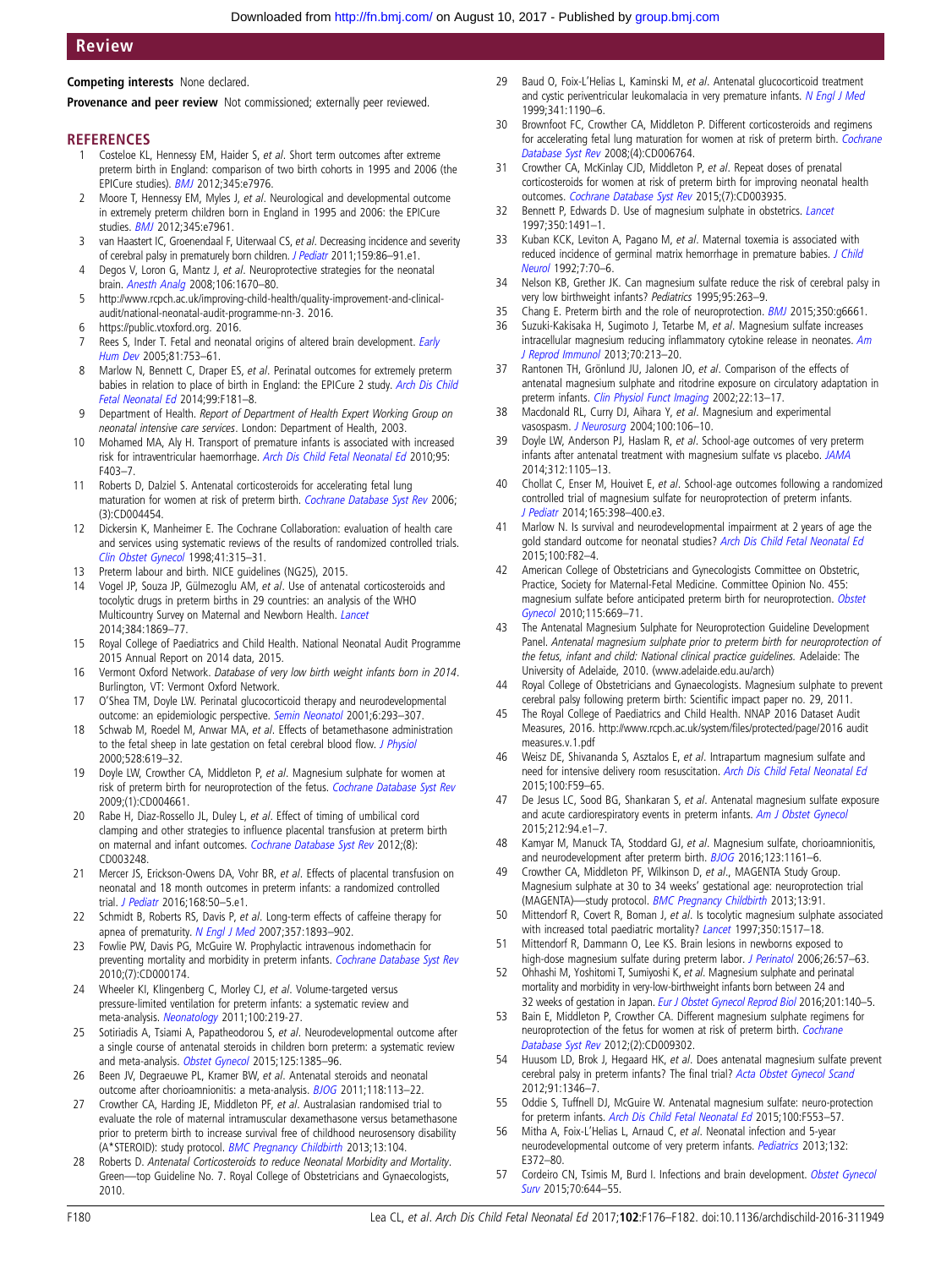- <span id="page-5-0"></span>58 Spinillo A, Iacobone AD, Calvino IG, et al. The role of the placenta in feto-neonatal infections. [Early Hum Dev](http://dx.doi.org/10.1016/S0378-3782(14)70003-9) 2014;90(Suppl 1):S7–9.
- 59 Preterm Prelabour Rupture of Membranes Green-top Guideline No 44. Royal College of Obstetrics and Gynaecology, 2006 (minor corrections 2010).
- 60 Wadhawan R, Oh W, Hintz SR, et al. Neurodevelopmental outcomes of extremely low birth weight infants with spontaneous intestinal perforation or surgical necrotizing enterocolitis. [J Perinatol](http://dx.doi.org/10.1038/jp.2013.128) 2014;34:64–70.
- 61 Martin CR, Dammann O, Allred EN, et al. Neurodevelopment of extremely preterm infants who had necrotizing enterocolitis with or without late bacteremia. [J Pediatr](http://dx.doi.org/10.1016/j.jpeds.2010.05.042) 2010;157:751–6.
- 62 Kenyon S, Boulvain M, Neilson JP. Antibiotics for preterm rupture of membranes. [Cochrane Database Syst Rev](http://dx.doi.org/10.1002/14651858.CD001058.pub3) 2013;(12):CD001058.
- 63 Kenyon S, Pike K, Jones DR, et al. Childhood outcomes after prescription of antibiotics to pregnant women with preterm rupture of the membranes: 7-year follow-up of the ORACLE I trial. [Lancet](http://dx.doi.org/10.1016/S0140-6736(08)61202-7) 2008;372:1310–18.
- 64 Kenyon S, Pike K, Jones DR, et al. Childhood outcomes after prescription of antibiotics to pregnant women with spontaneous preterm labour: 7-year follow-up of the ORACLE II trial. [Lancet](http://dx.doi.org/10.1016/S0140-6736(08)61203-9) 2008;372:1319–27.
- 65 Hannah ME, Ohlsson A, Farine D, et al. Induction of labor compared with expectant management for prelabor rupture of the membranes at term. TERMPROM Study Group. [N Engl J Med](http://dx.doi.org/10.1056/NEJM199604183341601) 1996;334:1005–10.
- 66 Buchanan SL, Crowther CA, Levett KM, et al. Planned early birth versus expectant management for women with preterm prelabour rupture of membranes prior to 37 weeks' gestation for improving pregnancy outcome. [Cochrane Database Syst Rev](http://dx.doi.org/10.1002/14651858.CD004735.pub3) 2010;(3):CD004735.
- 67 Morris JM, Roberts CL, Bowen JR, et al. Immediate delivery compared with expectant management after preterm pre-labour rupture of the membranes close to term (PPROMT trial): a randomised controlled trial. [Lancet](http://dx.doi.org/10.1016/S0140-6736(15)00724-2) 2016;387:444–52.
- 68 van der Ham DP, Vijgen SMC, Nijhuis JG, et al. Induction of labor versus expectant management in women with preterm prelabor rupture of membranes between 34 and 37 weeks: a randomized controlled trial. [PLoS Med](http://dx.doi.org/10.1371/journal.pmed.1001208) 2012;9: e1001208.
- 69 Distefano G, Praticò AD. Actualities on molecular pathogenesis and repairing processes of cerebral damage in perinatal hypoxic-ischemic encephalopathy. [Ital](http://dx.doi.org/10.1186/1824-7288-36-63) [J Pediatr](http://dx.doi.org/10.1186/1824-7288-36-63) 2010;36:63.
- 70 Backes CH, Rivera BK, Haque U, et al. Placental transfusion strategies in very preterm neonates: a systematic review and meta-analysis. [Obstet Gynecol](http://dx.doi.org/10.1097/AOG.0000000000000324) 2014;124:47–56.
- 71 Brocato B, Holliday N, Whitehurst RM Jr, et al. Delayed cord clamping in preterm neonates: a review of benefits and risks. [Obstet Gynecol Surv](http://dx.doi.org/10.1097/OGX.0000000000000263) 2016;71:39-42.
- 72 Lawton C, Acosta S, Watson N, et al. Enhancing endogenous stem cells in the newborn via delayed umbilical cord clamping. [Neural Regen Res](http://dx.doi.org/10.4103/1673-5374.165218) 2015;10:1359–62.
- 73 Perlman JM, Wyllie J, Kattwinkel J, et al. Neonatal resuscitation: 2010 international consensus on cardiopulmonary resuscitation and emergency cardiovascular care science with treatment recommendations. [Pediatrics](http://dx.doi.org/10.1542/peds.2010-2972B) 2010;126: E1319–44.
- 74 Allan DS, Scrivens N, Lawless T, et al. Delayed clamping of the umbilical cord after delivery and implications for public cord blood banking. [Transfusion](http://dx.doi.org/10.1111/trf.13424) 2016;56:662–5.
- 75 Pushpa-Rajah A, Bradshaw L, Dorling J, et al. Cord pilot trial—immediate versus deferred cord clamping for very preterm birth (before 32 weeks gestation): study protocol for a randomized controlled trial. [Trials](http://dx.doi.org/10.1186/1745-6215-15-258) 2014;15:258.
- 76 Thomas MR, Yoxall CW, Weeks AD, et al. Providing newborn resuscitation at the mother's bedside: assessing the safety, usability and acceptability of a mobile trolley. [BMC Pediatr](http://dx.doi.org/10.1186/1471-2431-14-135) 2014;14:135.
- 77 McAdams RM. Time to implement delayed cord clamping. [Obstet Gynecol](http://dx.doi.org/10.1097/AOG.0000000000000122) 2014;123:549–52.
- 78 Henderson-Smart DJ, De Paoli AG. Methylxanthine treatment for apnoea in preterm infants. [Cochrane Database Syst Rev](http://dx.doi.org/10.1002/14651858.CD000140.pub2) 2010;(12):CD000140.
- 79 Vohr BR, Wright LL, Dusick AM, et al. Neurodevelopmental and functional outcomes of extremely low birth weight infants in the National Institute of Child Health and Human Development Neonatal Research Network, 1993-1994. [Pediatrics](http://dx.doi.org/10.1542/peds.105.6.1216) 2000;105:1216–26.
- 80 McPherson C, Neil JJ, Tjoeng TH, et al. A pilot randomized trial of high-dose caffeine therapy in preterm infants. [Pediatr Res](http://dx.doi.org/10.1038/pr.2015.72) 2015;78:198-204.
- 81 Henderson-Smart DJ, De Paoli AG. Prophylactic methylxanthine for prevention of apnoea in preterm infants. [Cochrane Database Syst Rev](http://dx.doi.org/10.1002/14651858.CD000432.pub2) 2010;(12):CD000432.
- 82 Dobson NR, Patel RM, Smith PB, et al. Trends in caffeine use and association between clinical outcomes and timing of therapy in very low birth weight infants. [J Pediatr](http://dx.doi.org/10.1016/j.jpeds.2013.12.025) 2014;164:992–8.e3.
- 83 Patel RM, Leong T, Carlton DP, et al. Early caffeine therapy and clinical outcomes in extremely preterm infants. [J Perinatol](http://dx.doi.org/10.1038/jp.2012.52) 2013;33:134-40.
- 84 Prophylactic Versus Therapeutic Caffeine for Apnea of Prematurity: Mansoura University Children Hospital.<http://www.clinicaltrials.gov> NCT0267758485.
- 85 Schmidt B, Anderson PJ, Doyle LW, et al. Survival without disability to age 5 years after neonatal caffeine therapy for apnea of prematurity. [JAMA](http://dx.doi.org/10.1001/jama.2011.2024) 2012;307:275–82.
- 86 Heuchan AM, Clyman RI. Managing the patent ductus arteriosus: current treatment options. [Arch Dis Child Fetal Neonat Ed](http://dx.doi.org/10.1136/archdischild-2014-306176) 2014;99:F431–6.
- 87 Hamrick SEG, Hansmann G. Patent ductus arteriosus of the preterm infant. [Pediatrics](http://dx.doi.org/10.1542/peds.2009-3506) 2010;125:1020–30.
- 88 Evans N. Preterm patent ductus arteriosus: a continuing conundrum for the neonatologist? [Semin Fetal Neonatal Med](http://dx.doi.org/10.1016/j.siny.2015.03.004) 2015;20:272–7.
- 89 Kluckow M, Jeffery M, Gill A, et al. A randomised placebo-controlled trial of early treatment of the patent ductus arteriosus. [Arch Dis Child Fetal Neonatal Ed](http://dx.doi.org/10.1136/archdischild-2013-304695) 2014;99:F99–104.
- 90 Weisz DE, More K, McNamara PJ, et al. PDA ligation and health outcomes: a meta-analysis. [Pediatrics](http://dx.doi.org/10.1542/peds.2013-3431) 2014;133:e1024–46.
- 91 Ballabh P. Pathogenesis and prevention of intraventricular hemorrhage. [Clin](http://dx.doi.org/10.1016/j.clp.2013.09.007) [Perinatol](http://dx.doi.org/10.1016/j.clp.2013.09.007) 2014;41:47–67.
- 92 Luque MJ, Tapia JL, Villarroel L, et al. A risk prediction model for severe intraventricular hemorrhage in very low birth weight infants and the effect of prophylactic indomethacin. [J Perinatol](http://dx.doi.org/10.1038/jp.2013.127) 2014;34:43–8.
- 93 Early Prophylactic Indomethacin Administration To Infants >28weeks Without Optimal Antenatal Steroid Exposure Markedly Reduces the Subsequent Development of Severe Intraventricular Hemorrhage. PAS Meeting 2014; 2014; Vancouver, B.C.
- 94 Slaughter JL, Reagan PB, Bapat RV, et al. Nonsteroidal anti-inflammatory administration and patent ductus arteriosus ligation, a survey of practice preferences at US children's hospitals. [Eur J Pediatr](http://dx.doi.org/10.1007/s00431-016-2705-y) 2016;175:775-83.
- 95 DeMauro SB, Schmidt B, Roberts RS. Why would a sane clinician not prescribe prophylactic indomethacin? [Acta Paediatr](http://dx.doi.org/10.1111/j.1651-2227.2011.02216.x) 2011;100:636–6.
- 96 Ment LR, Vohr B, Allan W, et al. Outcome of children in the indomethacin intraventricular hemorrhage prevention trial. [Pediatrics](http://dx.doi.org/10.1542/peds.105.3.485) 2000;105:485-91.
- 97 Ment LR, Vohr BR, Makuch RW, et al. Prevention of intraventricular hemorrhage by indomethacin in male preterm infants. [J Pediatr](http://dx.doi.org/10.1016/j.jpeds.2004.07.035) 2004;145:832-4.
- 98 Bruschettini M, Romantsik O, Zappettini S, et al. Transcutaneous carbon dioxide monitoring for the prevention of neonatal morbidity and mortality. [Cochrane](http://dx.doi.org/10.1002/14651858.CD011494.pub2) [Database Syst Rev](http://dx.doi.org/10.1002/14651858.CD011494.pub2) 2016;(2):CD011494.
- 99 Molloy EJ, Deakins K. Are carbon dioxide detectors useful in neonates? [Arch Dis](http://dx.doi.org/10.1136/adc.2005.082008) [Child Fetal Neonatal Ed](http://dx.doi.org/10.1136/adc.2005.082008) 2006;91:F295–8.
- 100 Adams-Chapman I. Long-term impact of infection on the preterm neonate. [Semin](http://dx.doi.org/10.1053/j.semperi.2012.06.009) [Perinatol](http://dx.doi.org/10.1053/j.semperi.2012.06.009) 2012;36:462–70.
- 101 Rand KM, Austin NC, Inder TE, et al. Neonatal infection and later
- neurodevelopmental risk in the very preterm infant. [J Pediatr](http://dx.doi.org/10.1016/j.jpeds.2015.11.017) 2016;170:97-104. 102 Hentges CR, Silveira RC, Procianoy RS, et al. Association of late-onset neonatal
- sepsis with late neurodevelopment in the first two years of life of preterm infants with very low birth weight. [J Pediatr \(Rio J\)](http://dx.doi.org/10.1016/j.jped.2013.10.002) 2014;90:50-7.
- 103 Stoll BJ, Hansen NI, Adams-Chapman I, et al. Neurodevelopmental and growth impairment among extremely low-birth-weight infants with neonatal infection. [JAMA](http://dx.doi.org/10.1001/jama.292.19.2357) 2004;292:2357–65.
- 104 Shane AL, Stoll BJ. Neonatal sepsis: progress towards improved outcomes. [J Infect](http://dx.doi.org/10.1016/j.jinf.2013.09.011) 2014;68(Suppl 1):S24–32.
- 105 Davis J, Odd D, Jary S, et al. The impact of a sepsis quality improvement project on neurodisability rates in very low birthweight infants. [Arch Dis Child Fetal](http://dx.doi.org/10.1136/archdischild-2015-309804) [Neonatal Ed](http://dx.doi.org/10.1136/archdischild-2015-309804) 2016;101:F562–F4.
- 106 Enteral Lactoferrin in Neonates. [https://www.npeu.ox.ac.uk/el](https://www.npeu.ox.ac.uk/elfin)fin
- 107 Dong Y, Speer CP. Late-onset neonatal sepsis: recent developments. [Arch Dis Child](http://dx.doi.org/10.1136/archdischild-2014-306213) [Fetal Neonatal Ed](http://dx.doi.org/10.1136/archdischild-2014-306213) 2015;100:F257–63.
- 108 Shah DK, Doyle LW, Anderson PJ, et al. Adverse neurodevelopment in preterm infants with postnatal sepsis or necrotizing enterocolitis is mediated by white matter abnormalities on magnetic resonance imaging at term. [J Pediatr](http://dx.doi.org/10.1016/j.jpeds.2008.02.033) 2008;153:170–5.
- 109 Hintz SR, Kendrick DE, Stoll BJ, et al. Neurodevelopmental and growth outcomes of extremely low birth weight infants after necrotizing enterocolitis. [Pediatrics](http://dx.doi.org/10.1542/peds.2004-0569) 2005;115:696–703.
- 110 Lee JS, Polin RA. Treatment and prevention of necrotizing enterocolitis. [Semin](http://dx.doi.org/10.1016/S1084-2756(03)00123-4) [Neonatol](http://dx.doi.org/10.1016/S1084-2756(03)00123-4) 2003;8:449–59.
- 111 Embleton ND, Zalewski S, Berrington JE. Probiotics for prevention of necrotizing enterocolitis and sepsis in preterm infants. [Curr Opin Infect Dis](http://dx.doi.org/10.1097/QCO.0000000000000269) 2016;29:256–61.
- 112 Pammi M, Abrams SA. Oral lactoferrin for the prevention of sepsis and necrotizing enterocolitis in preterm infants. [Cochrane Database Syst Rev](http://dx.doi.org/10.1002/14651858.CD007137.pub4) 2015;(2):CD007137.
- 113 Sisk PM, Lovelady CA, Dillard RG, et al. Early human milk feeding is associated with a lower risk of necrotizing enterocolitis in very low birth weight infants. [J Perinatol](http://dx.doi.org/10.1038/sj.jp.7211758) 2007;27:428–33.
- 114 Battersby C, Longford N, Mandalia, et al. Incidence and enteral feed antecedents of severe neonatal necrotising enterocolitis across neonatal networks in England, 2012–13: a whole-population surveillance study. Lancet Gastroenterol Herpetol 2016;2:43–51.
- 115 Lin HC, Su BH, Chen AC, et al. Oral probiotics reduce the incidence and severity of necrotizing enterocolitis in very low birth weight infants. [Pediatrics](http://dx.doi.org/10.1542/peds.2004-1463) 2005;115:1–4.
- 116 Biran V, Phan Duy A, Decobert F, et al. Is melatonin ready to be used in preterm infants as a neuroprotectant? [Dev Med Child Neurol](http://dx.doi.org/10.1111/dmcn.12415) 2014;56: 717–23.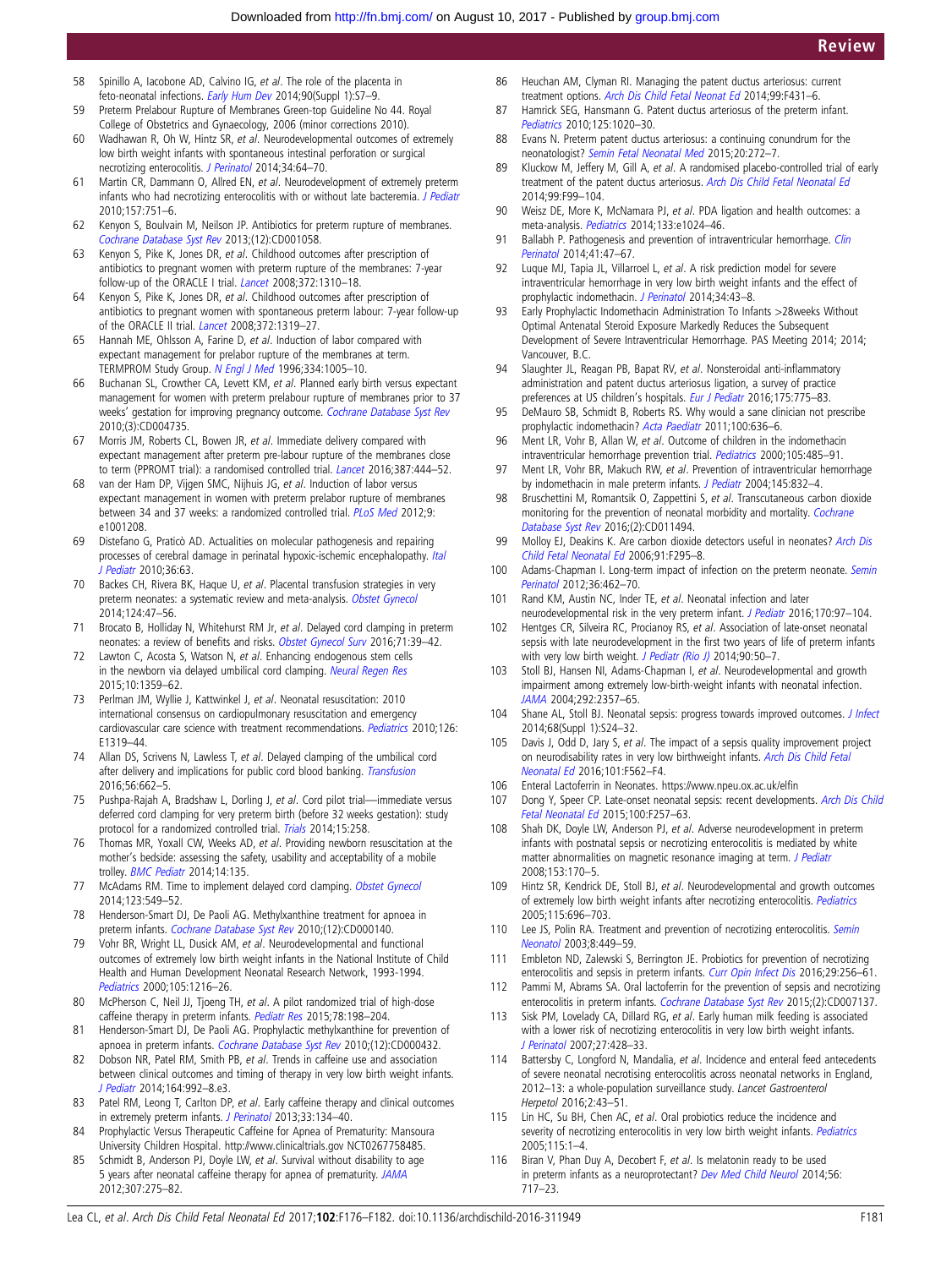# <span id="page-6-0"></span>Review

- 117 Zhang J, Wang Q, Xiang H, et al. Neuroprotection with erythropoietin in preterm and/or low birth weight infants. [J Clin Neurosci](http://dx.doi.org/10.1016/j.jocn.2013.10.040) 2014;21:1283-7.
- 118 Mitsialis SA, Kourembanas S. Stem cell-based therapies for the newborn lung and brain: possibilities and challenges. [Semin Perinatol](http://dx.doi.org/10.1053/j.semperi.2015.12.002) 2016;40:138-51.
- 119 Stephens BE, Walden RV, Gargus RA, et al. First-week protein and energy intakes are associated with 18-month developmental outcomes in extremely low birth weight infants. [Pediatrics](http://dx.doi.org/10.1542/peds.2008-0211) 2009;123:1337–43.
- 120 Chan SHT, Johnson MJ, Leaf AA, et al. Nutrition and neurodevelopmental outcomes in preterm infants: a systematic review. [Acta Paediatr](http://dx.doi.org/10.1111/apa.13344) 2016;105:587–99.
- 121 Belfort MB, Anderson PJ, Nowak PJ, et al. Breast milk feeding, brain development, and neurocognitive outcomes: a 7-year longitudinal study in infants born at less than 30 weeks' gestation. [J Paediatr](http://dx.doi.org/10.1016/j.jpeds.2016.06.045) 2016:133-9.
- 122 Vohr BR, Poindexter BB, Dusick AM, et al. Beneficial effects of breast milk in the neonatal intensive care unit on the developmental outcome of extremely low birth weight infants at 18 months of age. [Pediatrics](http://dx.doi.org/10.1542/peds.2005-2382) 2006;118:E115-23.
- 123 Jacobi-Polishook T, Collins CT, Sullivan TR, et al. Human milk intake in preterm infants and neurodevelopment at 18 months corrected age. [Pediatr Res](http://dx.doi.org/10.1038/pr.2016.114) 2016;80:486–92.
- 124 Su BH. Optimizing nutrition in preterm infants. *[Pediatr Neonatol](http://dx.doi.org/10.1016/j.pedneo.2013.07.003)* 2014;55:5–13.<br>125 Whitelaw A, Jary S, Kmita G, *et al*. Randomized trial of drainage, irrigation and
- Whitelaw A, Jary S, Kmita G, et al. Randomized trial of drainage, irrigation and fibrinolytic therapy for premature infants with posthemorrhagic ventricular dilatation: developmental outcome at 2 years. [Pediatrics](http://dx.doi.org/10.1542/peds.2009-1960) 2010;125:E852-58.
- 126 Spittle A, Orton J, Anderson P, et al. Early developmental intervention programmes post-hospital discharge to prevent motor and cognitive impairments in preterm infants. [Cochrane Database Syst Rev](http://dx.doi.org/10.1002/14651858.CD005495.pub3) 2012;(12):CD005495.